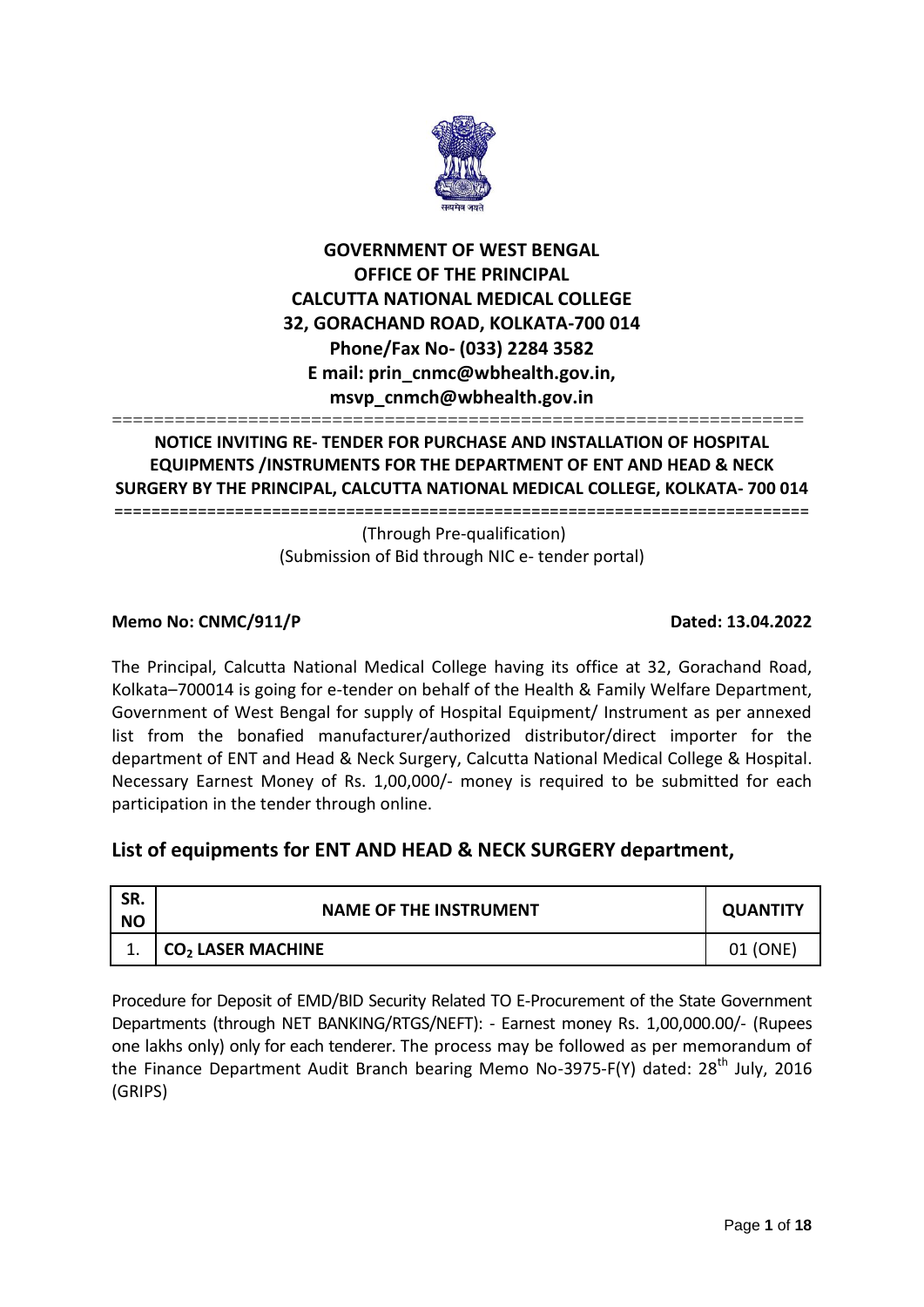## **1. LOGIN BY BIDDER:**

a) A bidder desirous of taking part in a tender invited by a State Government Office/PSU/ Autonomous Body/Local Body/ PRls, etc. shall login to the e-Procurement portal of the Government of West Bengal https://wbtenders.gov.in using his login ID and password.

b) He will select the tender to bid and initiate payment of pre-defined EMD / Tender fees for that tender by selecting from either of the following payments modes:

- i. Net banking (any of the banks listed in the ICICI Bank Payment gateway) in case of payment through ICICI Bank Payment Gateway;
- ii. RTGS/NEFT in case of offline payment through bank account in any Bank

## **2. PAYMENT PROCEDURE:**

### **a) Payment by Net Banking (any enlisted bank) through ICICI Bank Payment Gateway**

i. On selection of net banking as the payment mode, the bidder will be directed to ICICI Bank Payment Gateway webpage (along with a string containing a Unique ID) where he will select the Bank through which he wants to do the transaction.

ii. Bidder will make the payment after entering his Unique ID and password of the bank to process the transaction.

iii. Bidder will receive a confirmation message regarding success /failure of the transaction.

iv. If the transaction is successful, the account paid by the bidder will get credited in the respective pooling account of the State Government /PSU /Autonomous Body/Local Body /P.R.I.s, etc maintained with the Focal Point Branch of ICICI Bank at R.N. Mukherjee Road, Kolkata for collection of EMD/Tender Fees.

v. If the transaction is failure, the bidder will again try for payment by going back to the first step.

#### **b) Payment through RTGS/NEFT**

i) On selection of RTGS/NEFT as the payment mode, the e-Procurement Portal will show a pre-filled challan having details to process RTGS/NEFT transaction.

ii) The bidder will print the challan and use the prefilled information to make RTGS/NEFT payment using his bank account.

iii) Once payment is made, the bidder will come back to the e- procurement portal after expiry of a reasonable time to enable the NEFT/ RTGS process to complete, in order to verify the payment made and continue the bidding process.

iv) If verification is successful, the fund will get credited to the respective Pooling Account of the State Government / PSU/Autonomous Body/Local Body/ PRIs etc. maintained with the focal point branch of ICICI Bank at R.N. Mukherjee Road, Kolkata for collection of EMD /Tender Fees.

v) Hereafter, the bidder will go to e-Procurement Portal for submission of the bid.

vi) But if the payment verification is unsuccessful, the amount will be returned to the bidder's account.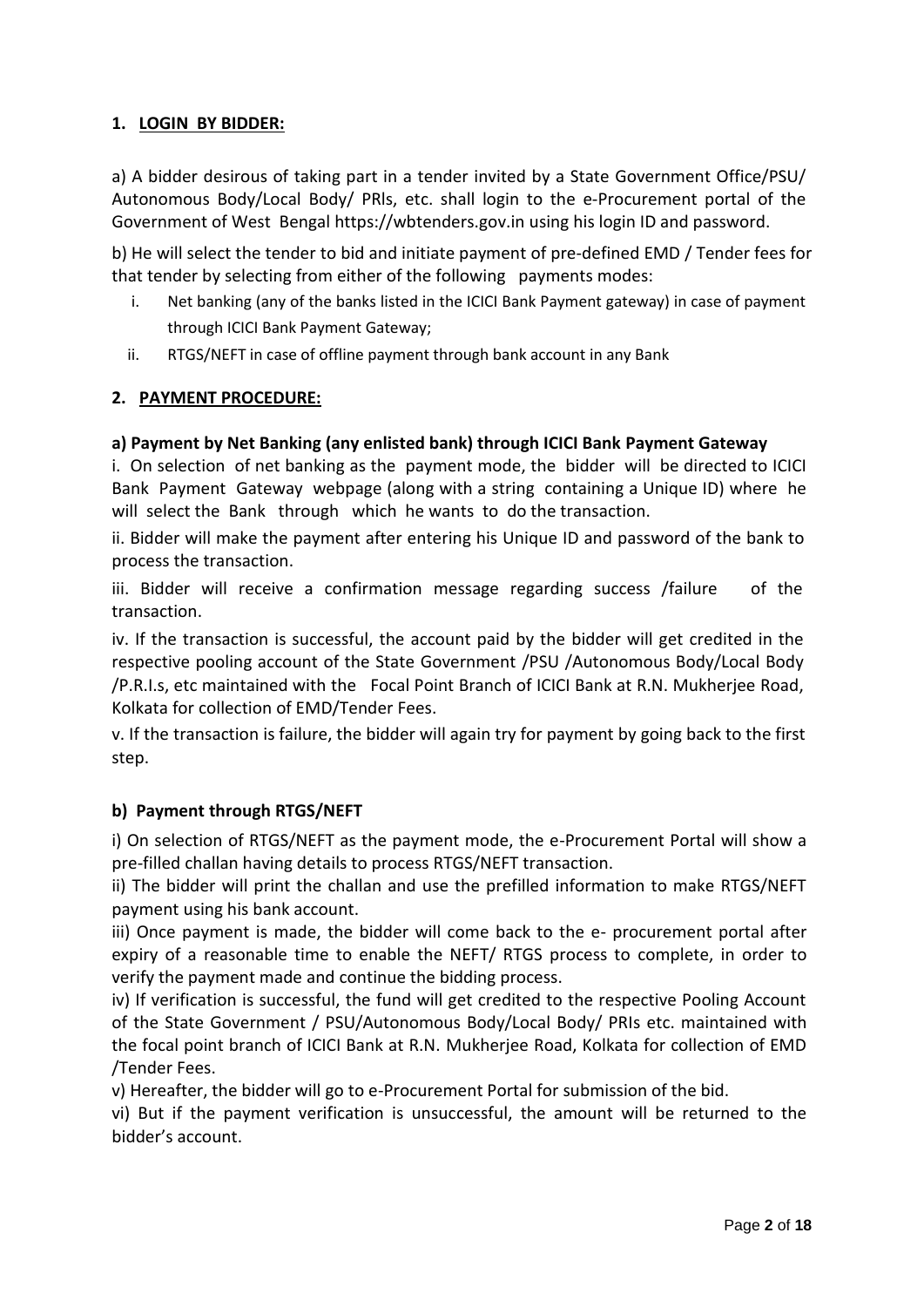#### 3**. Refund/ Settlement Process.**

i) After opening of the bids and technical evaluation of the same by the tender inviting authority through electronic processing in the e-payment portal of the State Government, the tender inviting committee will declare the status of the bids as successful or unsuccessful which will be made available, along with the details of unsuccessful bidders, to the ICICI Bank by the e procurement portal through web services.

ii) On receipt of the information from the e procurement portal, the bank will refund, through an automated process, the EMD of the bidders disqualified at the technical evaluation to the respective bidders' bank account from which they made payment transaction. Such refund will take place within T+2 bank working days where T will mean the date on which information on rejection of bid is uploaded to the e procurement portal by the tender inviting authority.

iii) Once the financial bid evaluation is electronically processed in the e- procurement portal, EMD of the technically qualified bidders other than that of L1 and L2 bidders will be refunded, through an automated process, to the respective bidder's bank account from which they made the payment transaction. Such refund will take place within T+2 bank working days where T will mean the date on which information on rejection of bid is uploaded to the e procurement portal by the tender inviting authority. However, L2 bidder should not be rejected till the LOI process is successful.

iv) If the L1 bidder accept the LOI and the same is processed electronically in the eprocurement portal, EMD of the L2 bidder will be refunded through an automated process, to his bank account from which he made the payment transaction. Such refund will take place within T+2 bank working days where T will mean the date on which information on Award of contract (AOC) to the L1 bidder is uploaded to the e-procurement portal the tender inviting authority.

v) As soon as the L1 bidder is awarded the contract (AOC), and the same is processed electronically in the e- procurement portal –

a) EMD of the L1 Bidder of the tenders of the State Government Offices will automatically get transferred from the Pooling account to the State Government Deposit Head' 8443-00-103-001-07' through GRIPS along with the bank particulars of the L1 bidder.

b) EMD of the L1 bidder for the tenders of the State,/PSU/Autonomous Bodies/ Local Bodies/ PRIs etc. will automatically get transferred from the pooling account to their respective linked bank accounts along with the bank particulars of the L1 bidder.

In both the above cases, such Transfer will take place within T+1 bank working days where T will mean the date on which the award of contract (AOC) is issued.

vi) The bank will share the details of GRN No. generated on successful entry in GRIPS with the e- procurement portal for updation.

vii) Once the EMD of L bidder is transferred in the manner mentioned above ,Tender fees, if any, deposited by the bidders will be transferred electronically from the pooling account of the Government Revenue Receipt Head "0070-60-800-013-27" through GRIPS for Government Tenders and to the respective linked bank accounts for State/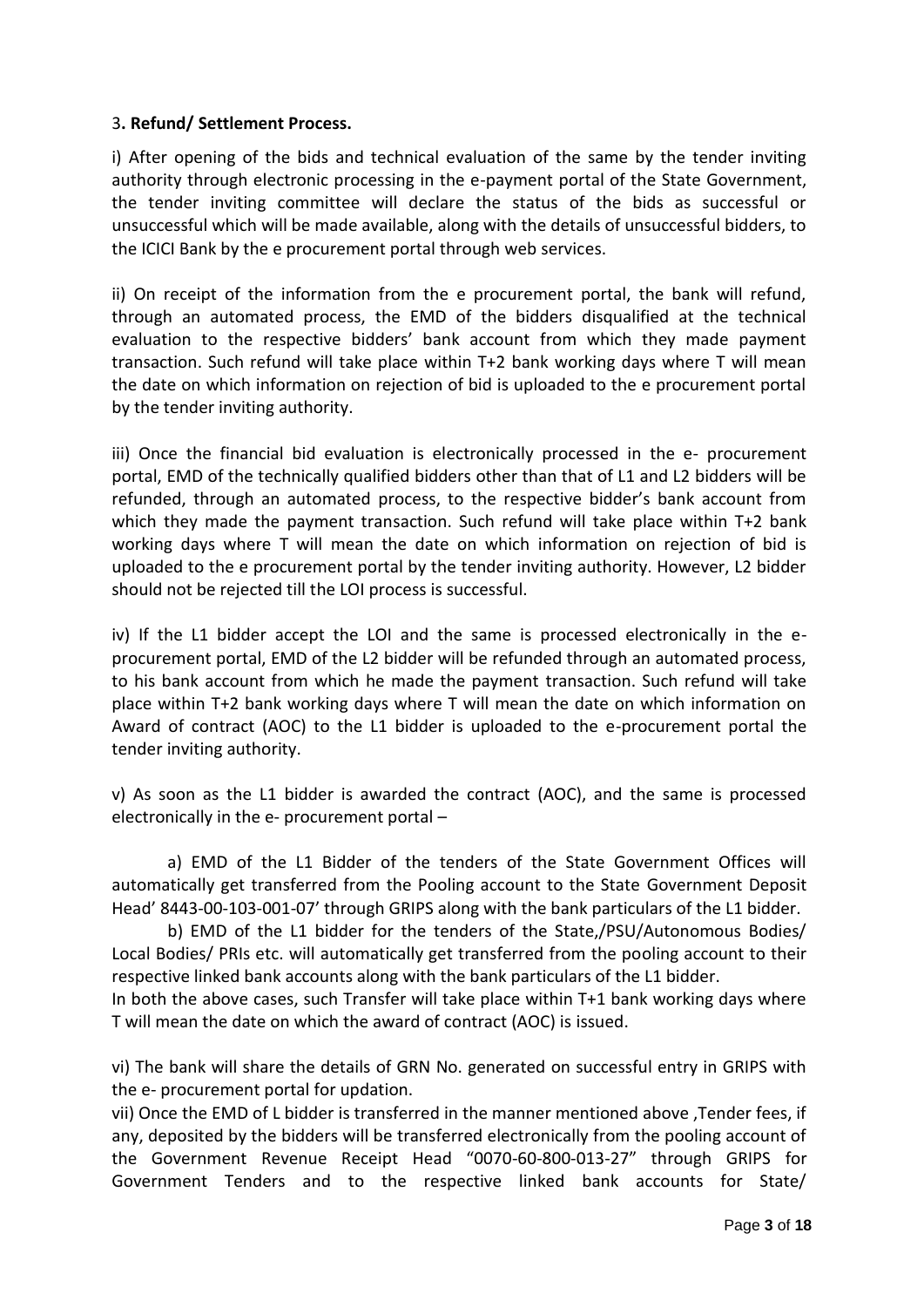### PSU/Autonomous Body/Local Body/ PRIs etc. Tenders.

viii) All refunds will be made mandatorily to the bank account from which the payment of EMD and tender fees (if any) were initiated

### **4. General Instructions:**

In the event of e-filing, intending bidder may download the tender documents free of cost from the website: https://wbtenders.gov.in directly with the help of Digital Signature Certificate & necessary earnest money may be submitted as per above mentioned procedure.

### **5. Submission of bids:**

Both Technical bid and Financial Bid are to be submitted concurrently duly digitally signed by the authorized signatories in the website *[https://wbtenders.gov.in](https://wbtenders.gov.in/)*. All papers must be submitted in English language.

### **6. Time Schedules for the e-tender (Re-tender) :**

THE TIME SCHEDULE FOR OBTAINING THE BID DOCUMENTS, PRE BID MEETINGS, REGISTRATION WITH THE TENDERING AUTHORITIES, THE SUBMISSION OF BIDS AND OTHER DOCUMENTS ETC. WILL BE AS PER THE LIST PROVIDED IN CLAUSE NO 24 AS GIVEN BELOW.

### **7. ELIGIBILITY FOR QUOTING:**

Principal manufacturer (inside or outside of West Bengal) or their authorized distributor, direct importers holding valid import license, state based PSUs & State based other manufacturing units whose average annual turnover for last three financial year is more than Rs. 3.00(Three) crore (more than Rs. 1.50 crore in case of authorized distributor) & S.S.I unit registered in West Bengal whose average annual turnover for last three financial year is more than Rs. 50 (fifty) lakhs, are only eligible to participate in the tender. Average annual turnover rate should be mentioned separately

#### **8. SUBMISSION OF THE TENDERS:**

The tender is to be submitted in a two Bid System.

[A] Technical Bid:

(a). Statutory Cover Containing the following documents:

1. COVER "A":

#### **"BID A": PART I**

#### (SINGLE FILE MULTIPLE PAGE SCANNED)

Essential Requirements of the Tendering Firm for participation" shall contain all papers related to the essential requirements of the Tenderer for participation in the tender viz.

| A | Submission of online EMD prescribed                                                    |
|---|----------------------------------------------------------------------------------------|
| B | CHECK LIST in the prescribed format                                                    |
|   | Application in the prescribed format given in Annexure I                               |
| D | Authorization letter of signatory from Company in Annexure II                          |
|   | Authorization letter of Distributor/Importer from Manufacturer Company in Annexure III |
|   | Copy of Agreement between manufacturer & the importer in Annexure IV                   |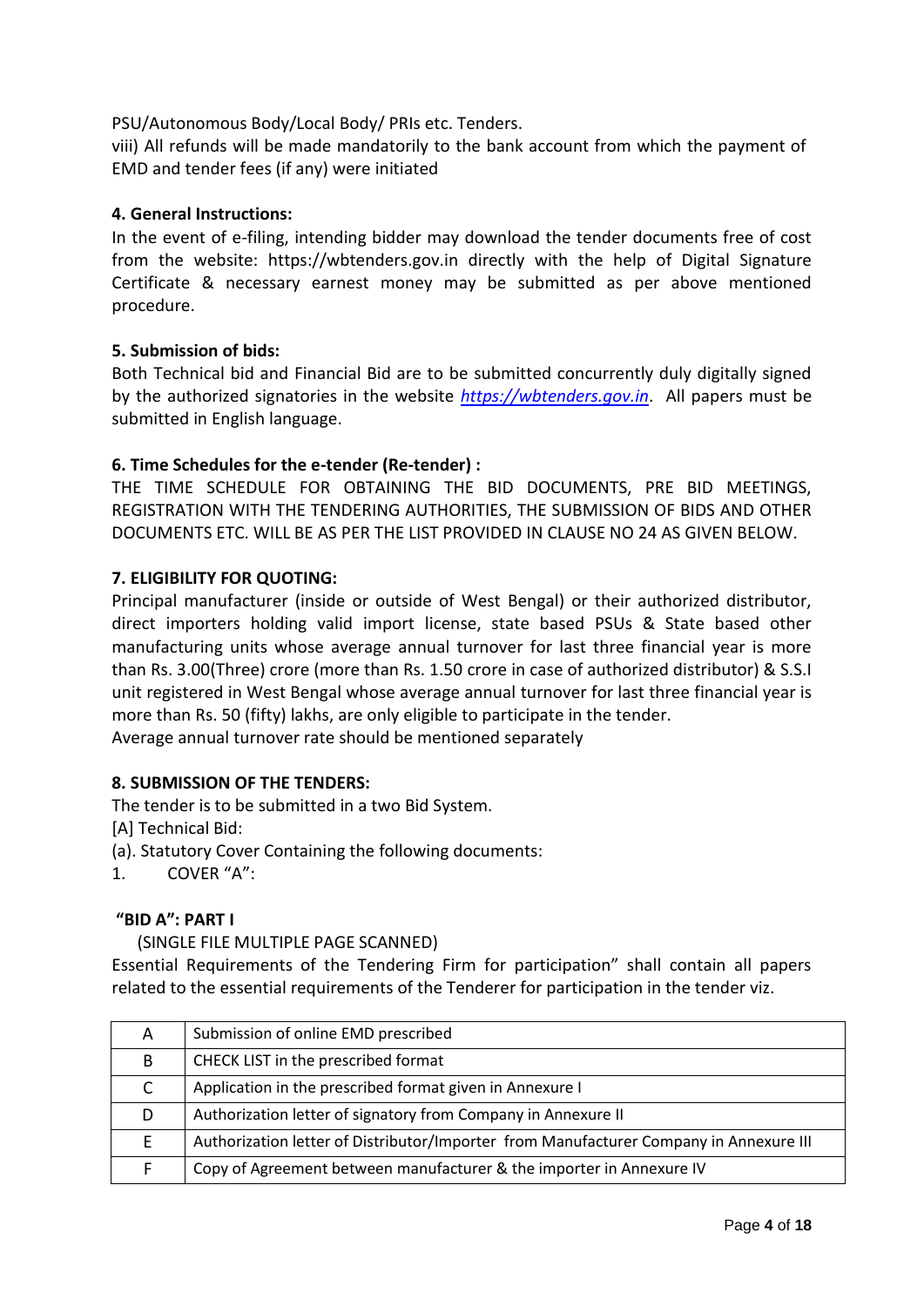## **"BID A": PART II** TECHNICAL SPECIFICATIONS OF THE ITEMS IN THE GIVEN FORMAT IN PDF.

## 2. COVER "B":

## **NON-STATUTORY/ MY DOCUMENTS Containing the following documents:**

| <b>SI</b> | Category           | <b>Sub Category</b>               | <b>Sub Category Description</b>                                  |
|-----------|--------------------|-----------------------------------|------------------------------------------------------------------|
| А.        | Certificates       | A1. Certificates                  | PAN Card of the authorized signatory                             |
|           |                    |                                   | Professional Tax Registration certificate                        |
|           |                    |                                   | GST registration certificate (Latest tax-clearance certificate - |
|           |                    |                                   | Date)                                                            |
|           |                    |                                   | GST registration certificate of the State                        |
|           |                    |                                   | GST clearance Certificate - (Latest) - date                      |
|           |                    |                                   | <b>Pollution Control Board Clearance Certificate</b>             |
| В.        | <b>COMPANY</b>     | <b>B1. COMPANY DETAILS</b>        | <b>Trade License</b>                                             |
|           | <b>DETAILS</b>     |                                   | Registration with Registrar of Companies                         |
| C.        | CREDENTIAL         | C1: Credential 1                  | Affidavit for No conviction                                      |
|           |                    |                                   | Certificate of country of origin relating to the Equipment       |
|           |                    |                                   | /Instrument                                                      |
|           |                    |                                   | Export-Import license with IEC Code (for Importer)               |
|           |                    | C <sub>2</sub> : Credential 2     | <b>Manufacturing License</b>                                     |
|           |                    |                                   | Manufacturer's Guarantee                                         |
|           |                    |                                   | Test Report from the leading Test House                          |
|           |                    |                                   | Quality Assurance certificate of the Equipment/Instrument.       |
|           |                    |                                   | <b>LIST OF PURCHASERS</b>                                        |
|           |                    |                                   | Credential certificate from Purchasers                           |
| D.        | <b>FINANCIAL</b>   | <b>PAYMENT CERTIFICATE 1</b>      | Income Tax Returns submitted for the last three years            |
|           | <b>INFORMATION</b> |                                   | GST Returns (of the last quarter)                                |
|           |                    | D1. P/L & BALANCE<br><b>SHEET</b> | 1. P/L & Balance sheet for the last three years                  |
|           |                    | Banker's Certificate              | Banker's certificate from a schedule bank for solvency           |

The Brochure /Testimonials of the equipment /instrument should be submitted along with the hard copy documents for examination of tender selection committee/ purchase committee

#### [B] FINANCIAL BID "B":

## (i) **BOQ for INR (in excel sheet)**

The folder as "Financial Bid" shall contain base price of the equipment/Instrument with 3 (three) years on-site comprehensive Warranty in Indian currency including cost of insurance, packing, freight charges, delivery charges, testing charges, incidental charges, if any and cost of the installation of the Instrument but excluding of GST, Entry tax, Cess and other Govt. taxes (if any) to be shown separately in the Bill of Quantities.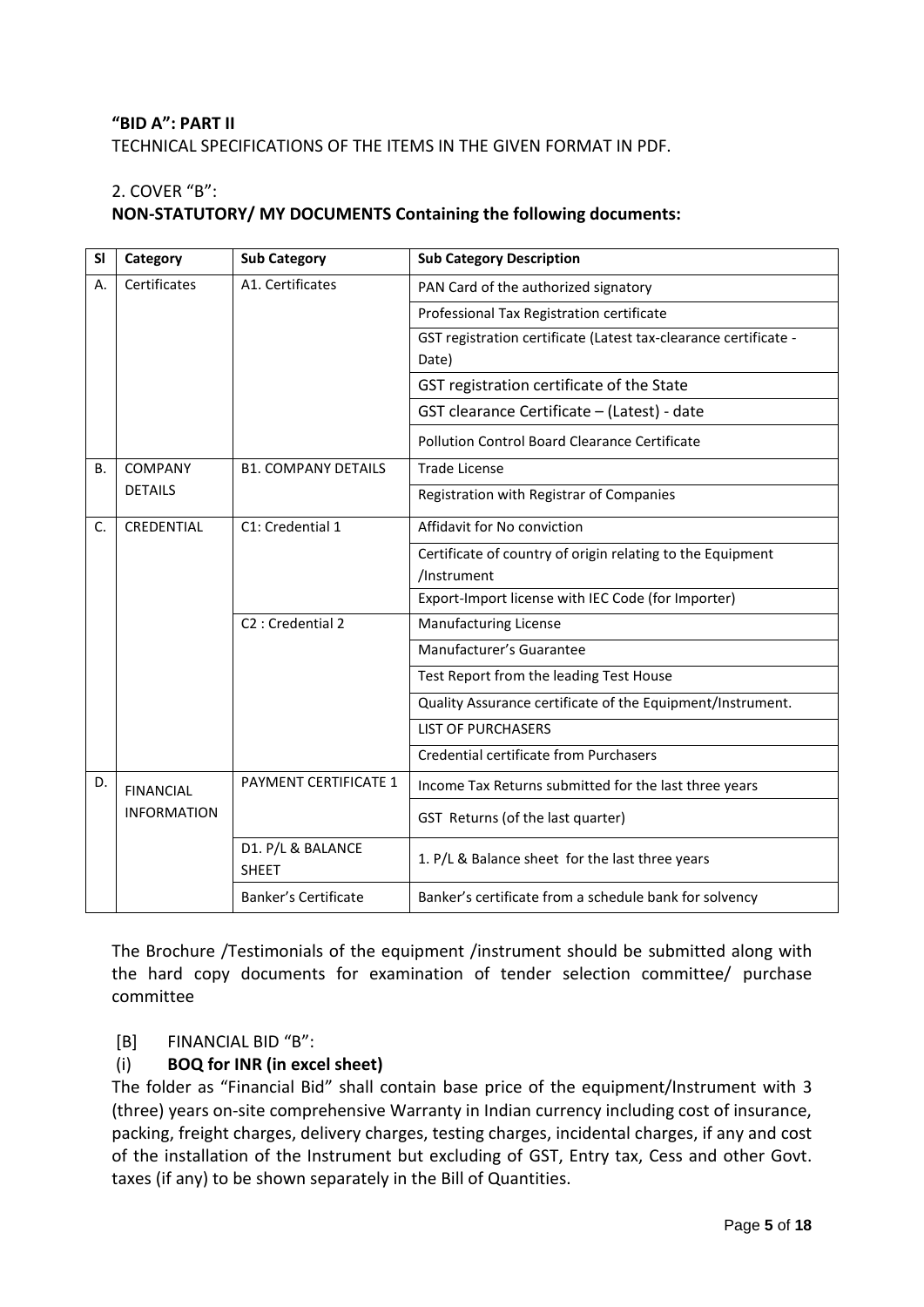The  $L_1$  will be determined only on Base rate with 3 (three) years comprehensive on-site warranty including cost of insurance, packing, freight charges, delivery charges, testing charges and incidentals if any. The appropriate % of GST, Entry tax, Cess or other taxes as claimed by the bidder would be applicable as per prevailing Govt. order.

The tenderers are required to submit the hard copies of Bid A along with the Brochure of the Equipment/instrument as per schedule more clearly described in the time line vide clause 21 along with submission of online EMD prescribed. Submission of hard copy of Bid A to the office of the Principal, Calcutta National Medical College (CNMC) is for reference only while examining the technical bid on line and will not be treated as substitute for on line submission. However, Brochure/testimonials of the equipment are to be enclosed separately with the hard copy of Bid A for examination. Submission of hard copy of Bid B is totally prohibited and only be submitted through on line through NIC portal.

#### **9. Evaluation of the tenders**

During the tender evaluation process on line, the "Bid A" will be opened first. Those Tenderer who have qualified the essential & other requirements will be identified for giving demonstration of the equipment. After demonstration the qualified tenderer will be identified and only their "Bid B" i.e. financial bid will be opened. The "Bid B" of those Tenderer failing to meet the technical & other requirements of participating in the tender will not be opened and be rejected. The Tenderer offering the item found suitable and as being as per the tender specifications will only be selected.

The Tenderer who have been so identified to have been technically suitable in the context of above will be deemed to have passed the test of essential and other requirement of the quoted item or items.

#### **Demonstration centre must be within India preferably within West Bengal.**

The "Bid B" (Financial Bids) of only these tenderers passing the essential and other requirement test will be opened then subject to verification of hard copies of the audited balance sheet and Profit & Loss Accounts of the tenderer for the last three years.

If found suitable in the context of above pre qualification etc, the Tenderer quoting the lowest rate in the base price with 3 (three) years comprehensive on-site warranty will be considered as successful.

## *10. RATE:*

The price is to be quoted in Indian Rupees with cost of 3 (three) years on-site comprehensive warranty including cost of insurance, packing, forwarding, freight charges, delivery charges, testing charges, incidental charges, if any and installation of the instrument. The instrument is to be transported in such packaging so that there is no damage to the primary packaging during the transportation process. GST, Excise Duty, Entry Tax & Cess etc. which shall be quoted separately in the template for Bill of Quantities (BOQ). Percentage of Excise Duty, CESS etc, and Percentage of GST is required to be mentioned in the appropriate Column of the template for Bill of Quantities. The cost of CAMC for next five years is to be quoted separately in the BOQ for the equipment including all accessories & ancillaries as given in the specification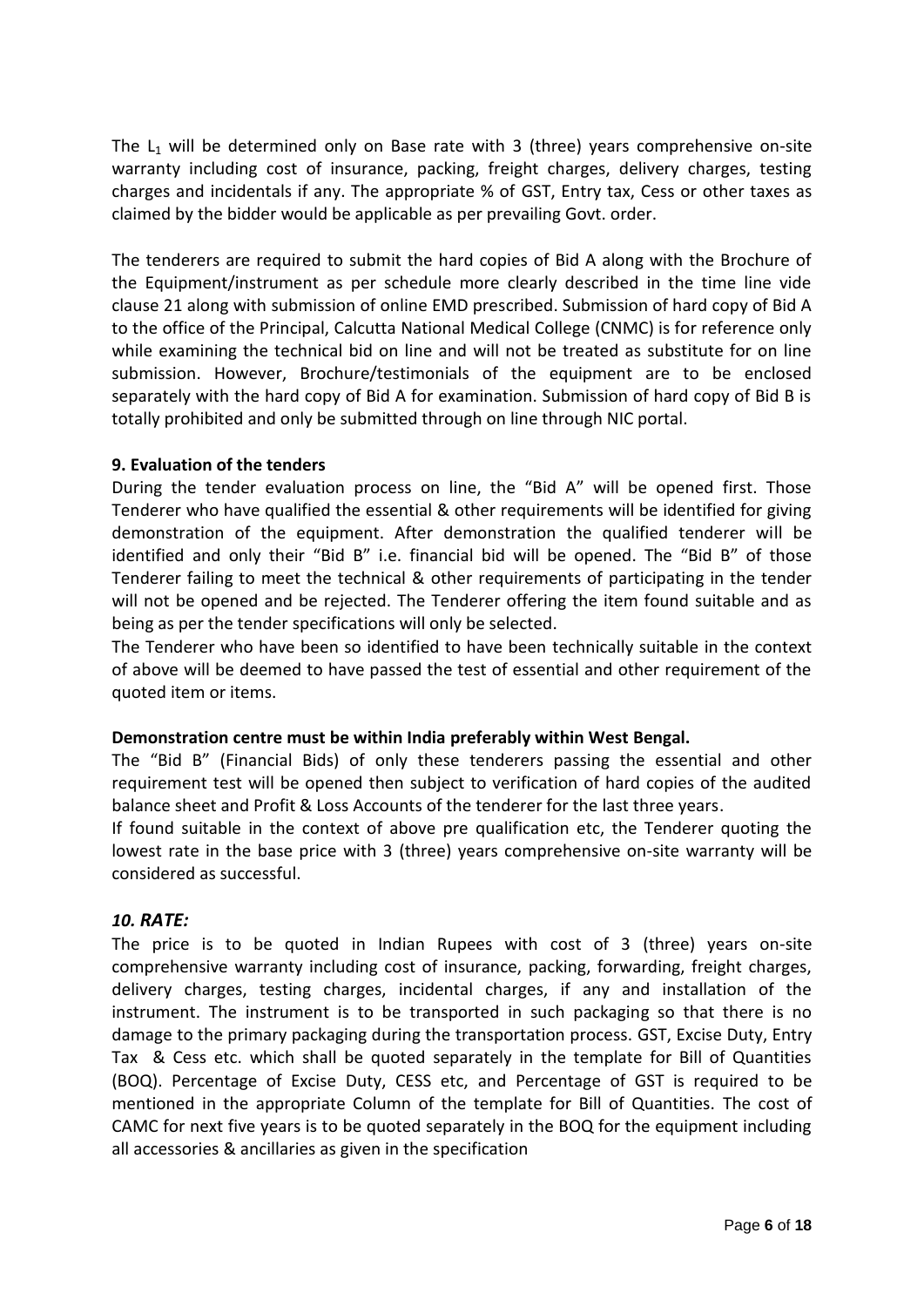## *11. ORDER & SUPPLY:*

Orders for the supply of the approved products will be placed with the successful tenderers after the execution of the agreements. The successful tenderer will have to supply within the specified time schedule that had been assured at the time of selection as supplier.

## 12. WITHDRAWAL/CANCELLATION & PURCHASE POLICY OF TENDERING *AUTHORITY:*

- a) The tendering authority reserves the right to withdraw any item from the tender at any stage. The selection of such item, if already made in favour of any Tenderer, shall be treated as cancelled.
- b) The tendering authority reserves the right to reject or accept any tender or part thereof at any stage or to split any tender without assigning any reason. Withdrawal of tender or any revision after submission of tender by the Tenderer will not be allowed.
- c) The tendering authority reserves the right to accept or reject any tender, in part or in full, without assigning any reason.
- d) Purchase will, however be made following the existing purchase policy of the Govt of West Bengal and its amendment(s) made from time to time. The purchase policy of the State Government as provided in the West Bengal Financial Rules, the policy of price preference in particular incorporated under Notification No. 10500-F dated 19.11.04 should be observed in considering the tenders.

### **13. Spare Parts**

On being selected, the  $L_1$  Bidder will undertake that supplies of necessary maintenance equipment and spare parts will be made available for all items/equipments and the complete system for at least five years on a continuing basis. However, this does not relieve the supplier of any warranty obligations under the contract.

## **14. GUARANTEE / WARRANTY PERIOD:**

The Tenderers must Quote Basic Rate along with 3 (three) Years Comprehensive on Site Warranty of Entire System (Including All Spares & Labour) from the date of completion of the satisfactory installation.

**15. AFTER SALE SERVICE:** Confirmation Letter for "After Sales Service" during the entire period of equipment Lifespan from the date of installation and fully equipped Service Centre in Kolkata. Life Span should be mentioned.

#### **16. Delivery, Installation and Commissioning:**

- a) Delivery of the goods at the purchaser's premises shall be completed by the Supplier in accordance with the terms specified by the purchaser. The installation, testing and commissioning of the proposed system shall be completed in accordance with the order.
- b) In case of distributor, the firm should be direct distributor from the principal's. The sub-distributor or authority by distributor will not be accepted at all.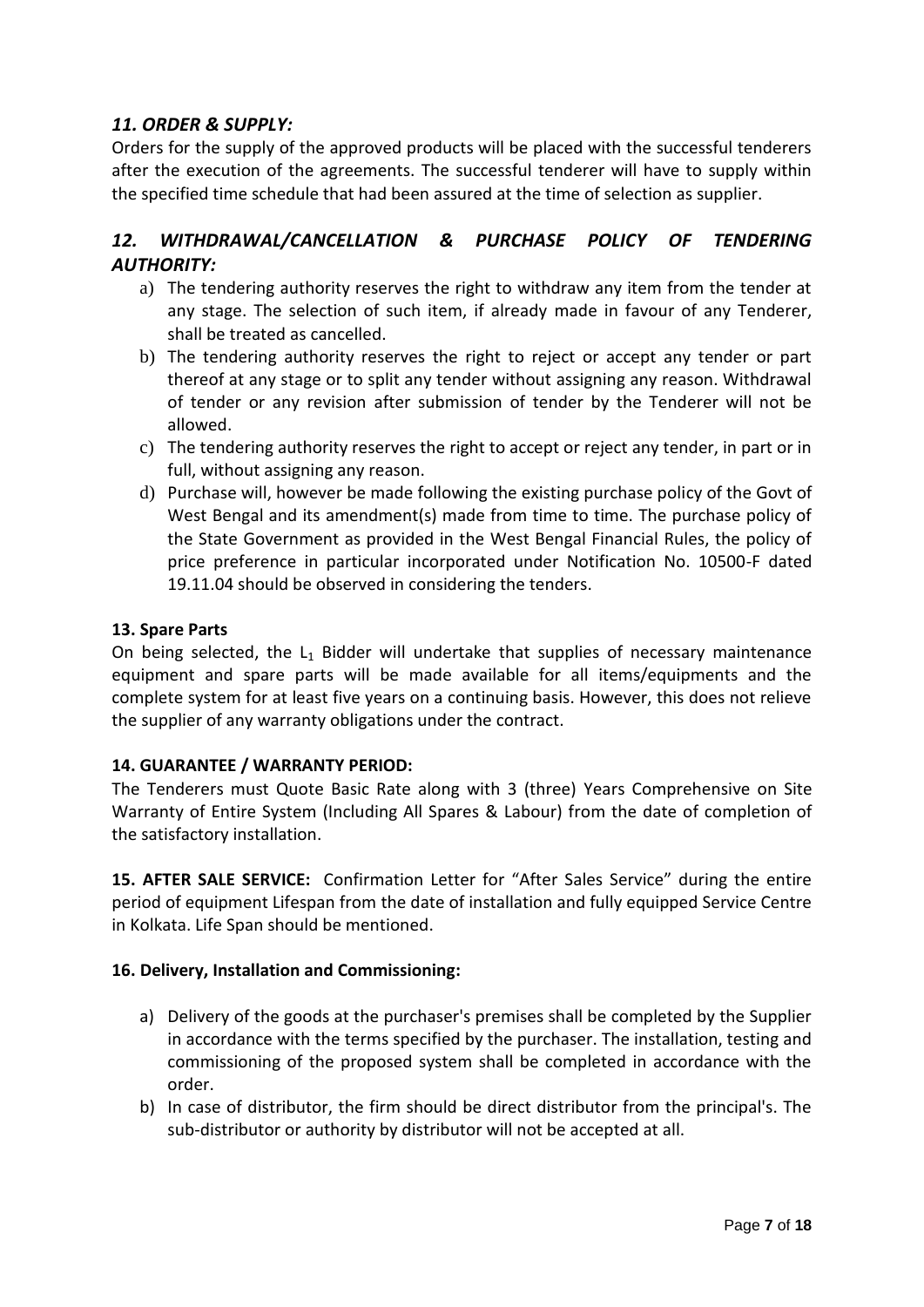### **17. SPECIAL TERMS AND CONDITIONS FOR TENDER SUBMISSION**

Quality assurance certification like ISO 9000 series or higher should be attached wherever applicable.

#### **18. PENALTY CLAUSES-**

Penalty for Formation of Cartel or Furnishing of Fraudulent/Misleading Documents:

- i. If during the tender process or at any state during the validity of the tender period, it is found that a Tenderer(s) has formed a cartel in what so ever form or name to fix up the rates or suppliers to the detriment of the fairness of the tender process, penal measures shall be initiated by debarring him from joining in the tender and his earnest money will be forfeited straightaway and the firm will be blacklisted for a period of 3(three) years.
- ii. Similar penal measures shall also be initiated against those tenderers who have submitted false/ misleading/ fraudulent documents or made incorrect declarations. The penal measure will also include Forfeiture of Performance Bank Guarantee if enlisted as a supplier.

#### **19. APPEAL:**

Appeal against the decision of the Principal, Calcutta National Medical College, West Bengal and to impose such a penalty will lie with the H&FW Dept. The Special Secretary/Secretary/Principal Secretary will be the appellate authority within the Department of Health & Family Welfare, Government of West Bengal. Before imposing any penalty as per clauses 15 the concerned supplier may appeal to the authority citing the proper reasons for non- imposing the penalty as stated.

#### **20. AGREEMENT:**

On a tender being accepted, intimation of acceptance will be forwarded to the Tenderer by Principal, Calcutta National Medical College. After communication of the same, the Tenderer will have to execute agreement in the prescribed form with the Principal, Calcutta National Medical College.

#### **21**. **VALIDITY PERIOD OF AGREEMENT:**

The contract period will be for a period of two years which may be extended up to six months with prior approval of the tender selection committee of this teaching institution if necessary.

#### **22. PERFORMANCE BANK GUARANTEE'**

The performance bank guarantee will be mandatory for all suppliers and will not be waived in any case. The successful tenderers shall be required to furnish the 'Performance Bank Guarantee'  $\omega$  3% of L<sub>1</sub> rate per item for which the Tenderer has been selected as supplier & shall valid up to the completion of WARRANTY PERIOD.

#### **23**. **PAYMENT TERMS:**

Payment will be made through e payment system through ECS/RECS/RTGS after execution of due supply as ordered subject to:

i. Submission of Performance Bank Guarantee in terms of Clause 19 and subject to penalty clause in terms of Clauses 15.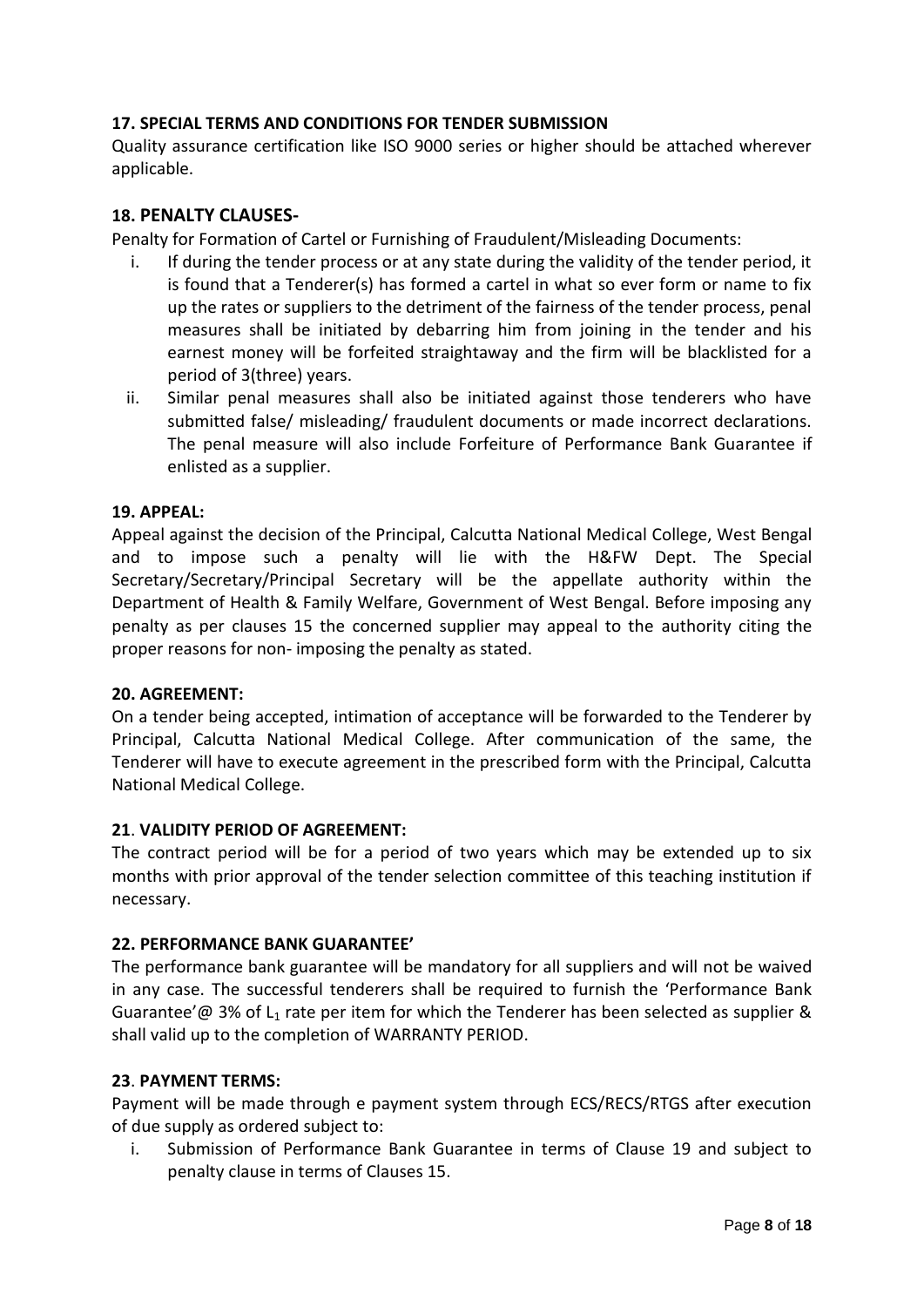- ii. Supply of the materials as per specification as provided in the tender documents.
- iii. Successful matching of supplied materials with the technical specification of CNMC.
- iv. Supply of the materials within the supplied period as specified in the work orders.
- v. On being selected, the successful vendors will have to submit one application to the Accounts Officer, CNMC stating the name of the payee/ recipient, Bank account no with MICR code & IFSC code, of the payee/recipient for making e-payment.
- vi. No manual payment is allowed to be made as far as practicable.

#### **24. Dates & Information:**

| <b>SI</b>        | <b>Items</b>                                                                | Publishing date(s)     |
|------------------|-----------------------------------------------------------------------------|------------------------|
| 1.               | Date of uploading of N.I.T. Documents (online) from this end.               | 13.04.2022 at 5.00 PM  |
| $\overline{2}$ . | Documents download/sell start date (Online)                                 | 13.04.2022 at 5.00 PM  |
| 3.               | Date of Pre Bid Meeting with the intending bidders at the office            |                        |
|                  | chamber of the Principal, Calcutta National Medical College, 32             | 19.04.2022 at 3.00 PM  |
|                  | Gorachand Road, Kolkata - 700 014                                           |                        |
| 4.               | Date of hoisting of documents at Departmental Website                       | 13.04.2022             |
|                  | (www.wbhealth.gov.in)                                                       |                        |
| 5.               | Bid Submission starting (On line)                                           | 20.04.2022 at 5.00 PM  |
| 6.               | Bid Submission closing (On line)                                            | 11.05.2022 at 3.00 PM  |
| 7.               | Last Date of submission of original copies                                  | 11.05.2022 at 3.00 PM  |
| 8.               | Bid opening (Bid A) & Technical Evaluation                                  | 13.05.2022 at 4.00 PM  |
| 9.               | Date of uploading list for Technically Qualified Bidder (online)<br>(Bid A) | Will be notified later |
| 10               | Date of Demonstration of Instrument                                         | Will be notified later |
| 11.              | Date of uploading list of Technically Qualified Bidder after                | Will be notified later |
|                  | demonstration                                                               |                        |
| 12.              | Date for opening of Financial Proposal (Bid B) (Online)                     | Will be notified later |
| 13.              | Date of uploading of list of bidders along with the approved rate           | Will be notified later |

**25. The Principal, Calcutta National Medical College, Kolkata** reserves the right to change the above schedule in case of any exigencies after putting up a notice in the Health Department, West Bengal website and notice board of this institution.

26. Bidders of concerned groups are requested to be present in the office chamber of the **Principal, Calcutta National Medical College, Kolkata** during their respective day of opening of technical and financial bid as per schedule or AS TO BE NOTIFIED LATER ON.

27. No objections in this respect will be entertained raised by any Bidder who will be present during opening of bid, or from any Bidder who will be absent at the time of opening of Financial Bid. No informal tenderer will be entertained in the Bid further.

28. During the scrutiny, if it come to the notice to tender inviting authority that the credential or any other paper found incorrect/ manufactured/ fabricated, that bidder would not allowed to participate in the tender and that application will be out rightly rejected without any prejudice.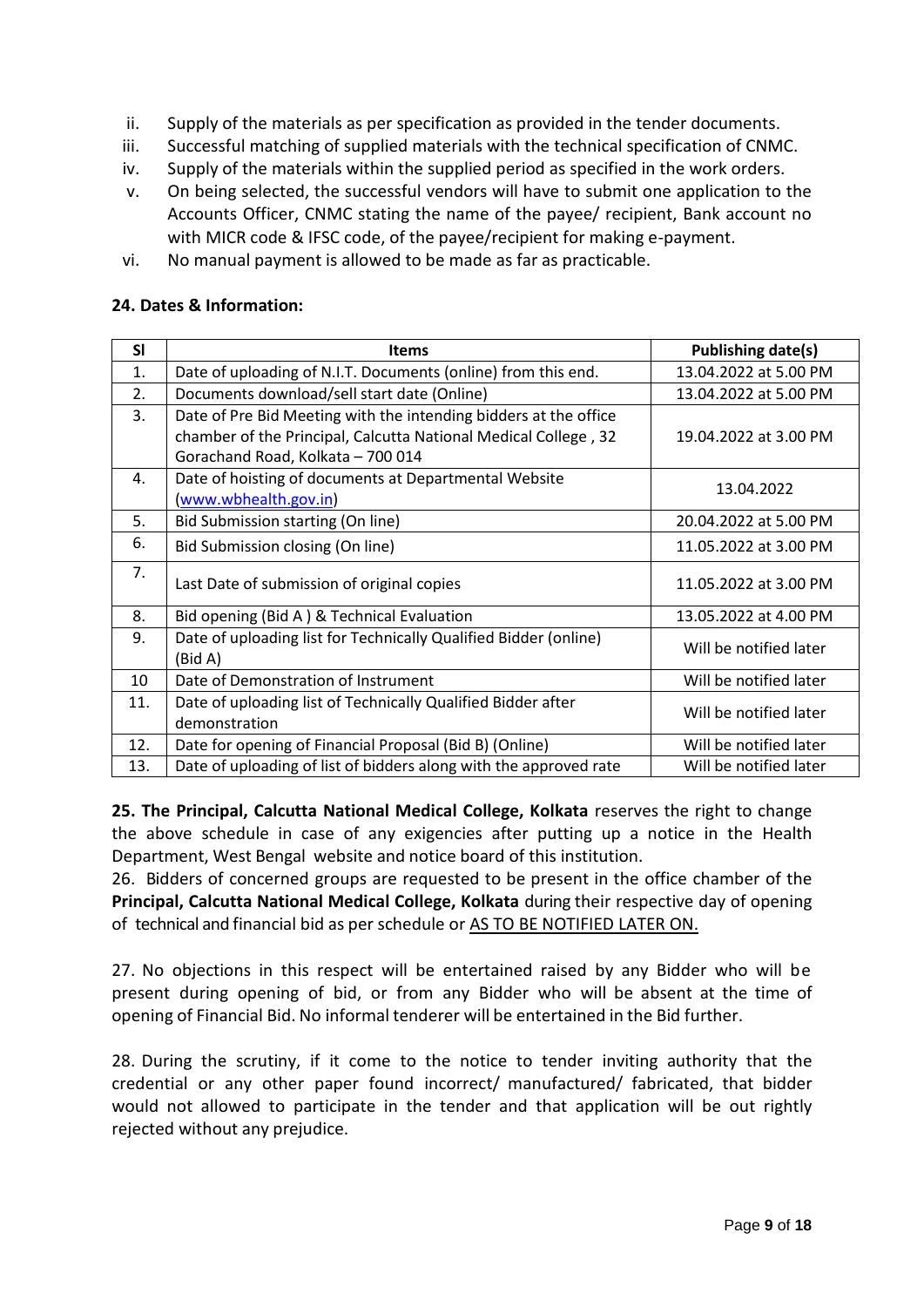29. The Tender Selection Committee reserves to right to cancel the N.I.T. due to unavoidable circumstances and no claim in this respect will be entertained.

27. The company which has been blacklisted during last five years by any Government Department/Agency will not be eligible for participation.

#### **30. BENEFITS, CORRUPTION AND FRAUD:**

(a) The vendor warrants that it has not and shall not offer any direct or indirect benefit arising from or related to the performance of the contract or the award thereof to any representative, officials, employee, or any others engaged in the procurement process whether during the period the contract is in process or before or after the contract is over. The vendor acknowledges and agrees that any beach of this provision is a breach of an essential term of the contract as specified.

(b) Corruption means the offering, giving, receiving or soliciting of, directly or indirectly, anything of value to influence the action of any official, employee or agent or any organization engaged in the selection process or in the execution of the contract.

(c) Fraud means a misrepresentation or omission of facts in order to influence the selection process or the execution of the contract.

#### **31. ARBITRATION:**

Except for a dispute in connection with termination in which respect the decision of the authority shall be final, any dispute between the parties arising out of or relating to this agreement which cannot be resolved through good faith negotiation shall be settled in arbitration in accordance with the provisions of the Arbitration Act. The arbitration hearing shall be held in Kolkata only. The award of the arbitrator (s) shall be binding on both the parties. The cost of arbitration shall be borne by the respective parties.

#### **30. COURT OF LAW:**

In case of any dispute in between the parties, the matter will be settled in appropriate Court of Law within Kolkata Jurisdiction.

#### **31. Address For Communication:**

The Purchaser address for notice purpose is CALCUTTA NATIONAL MEDICAL COLLEGE 32, GORACHAND ROAD, KOLKATA-700014 PHONE -033-2284-4834 E-Mail- [prin\\_cnmc@wbhealth.gov.in,](mailto:prin_cnmc@wbhealth.gov.in) [msvp\\_cnmch@wbhealth.gov.in](mailto:msvp_cnmch@wbhealth.gov.in)

> **Principal Calcutta National Medical College**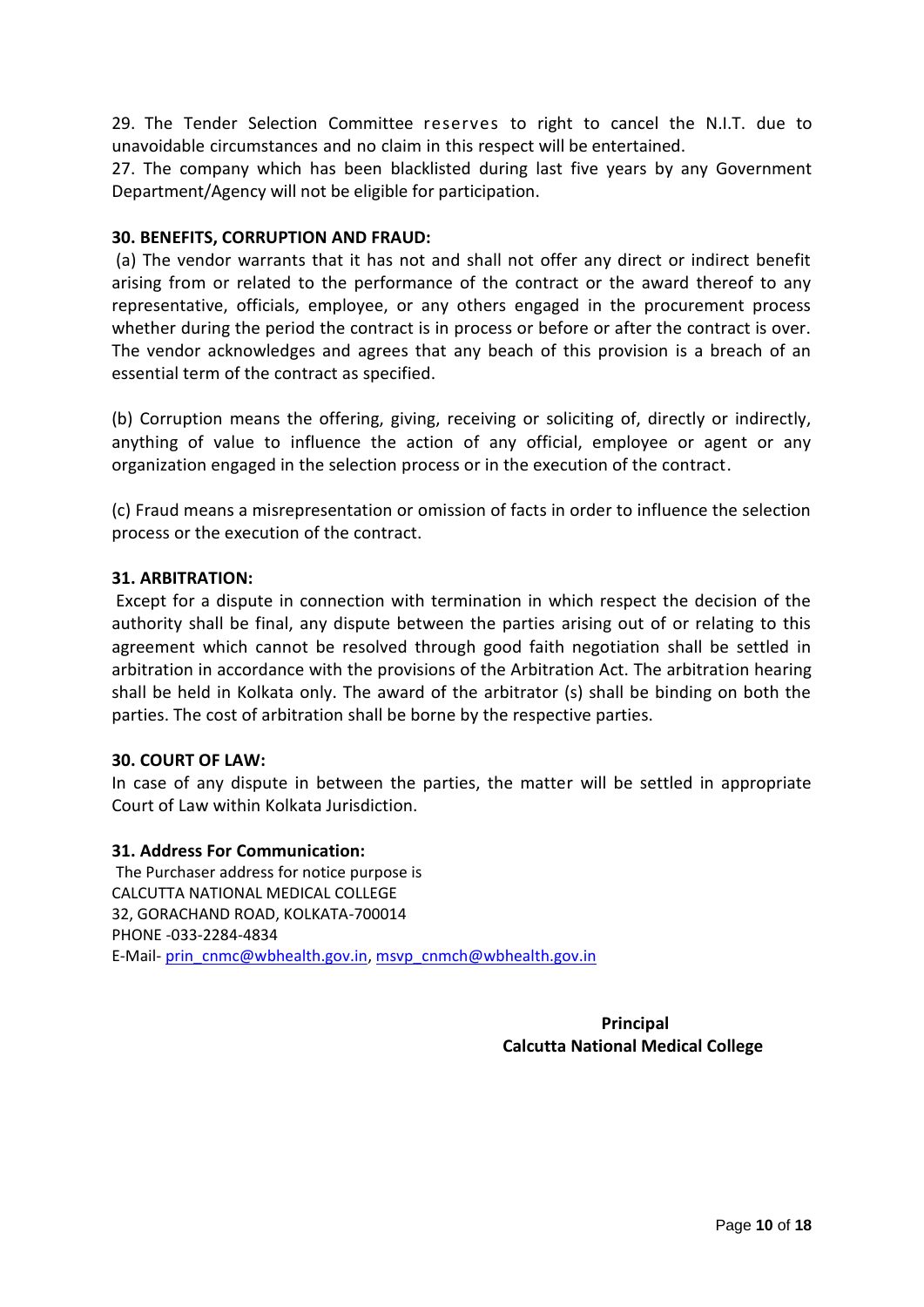#### FORMAT FOR CHECK LIST

| SI           | <b>Items</b>                                                                                                                                                  | Pl mark $\sqrt{}$ |           | Page<br>no |
|--------------|---------------------------------------------------------------------------------------------------------------------------------------------------------------|-------------------|-----------|------------|
| $\mathbf{1}$ | Application submitted in Annexure I                                                                                                                           | Yes               | No        |            |
| 2.           | Annexure II (Authorization letter of signatory from the<br>Company)                                                                                           | Yes               | <b>No</b> |            |
| 3.           | Annexure III (Copy of authorization of the distributor from<br>the Company.                                                                                   | Yes               | <b>No</b> |            |
| 4.           | Annexure-IV (Copy of Agreement between manufacturer<br>& the importer/authorized distributor)                                                                 | Yes               | No        |            |
| 5            | <b>EPF/ESI Certificate</b>                                                                                                                                    | Yes               | <b>No</b> |            |
| 6            | Pollution control board clearance                                                                                                                             | Yes               | No        |            |
| 7            | Quality assurance certificate                                                                                                                                 | Yes               | No        |            |
| 8            | Copy of PAN Card of the authorised signatory                                                                                                                  | Yes               | No        |            |
| 9            | Earnest money                                                                                                                                                 | Yes               | <b>No</b> |            |
| 10           | Last 3 financial years' returns of Income Tax                                                                                                                 | Yes               | No        |            |
| 11           | GST returns of the last Quarters/ last months<br>Yes                                                                                                          |                   | <b>No</b> |            |
| 12           | Affidavit of non conviction affirmed before a Notary<br>public / First Class Judicial Magistrate / Executive<br>Magistrate (affidavit sworn after 01.06.2015) |                   | No        |            |
| 13           | Manufacturer's guarantee                                                                                                                                      | Yes               | <b>No</b> |            |
| 14           | Test report from leading test house                                                                                                                           | Yes               | <b>No</b> |            |
| 15           | Certificate about quality assurance                                                                                                                           | Yes               | <b>No</b> |            |
| 16           | Banker's certificate from a schedule bank for solvency                                                                                                        | Yes               | No        |            |
| 17           | Confirmation of after sale service                                                                                                                            | Yes               | <b>No</b> |            |
| 18           | Confirmation of Demonstration service                                                                                                                         | Yes<br><b>No</b>  |           |            |
| 19           | GST registration certificate (Latest tax-clearance<br>certificate - Date)                                                                                     | Yes<br>No.        |           |            |
| 20           | GST registration certificate of the State                                                                                                                     | Yes               | <b>No</b> |            |
| 21           | GST clearance Certificate - (Latest) - date                                                                                                                   | Yes               | No        |            |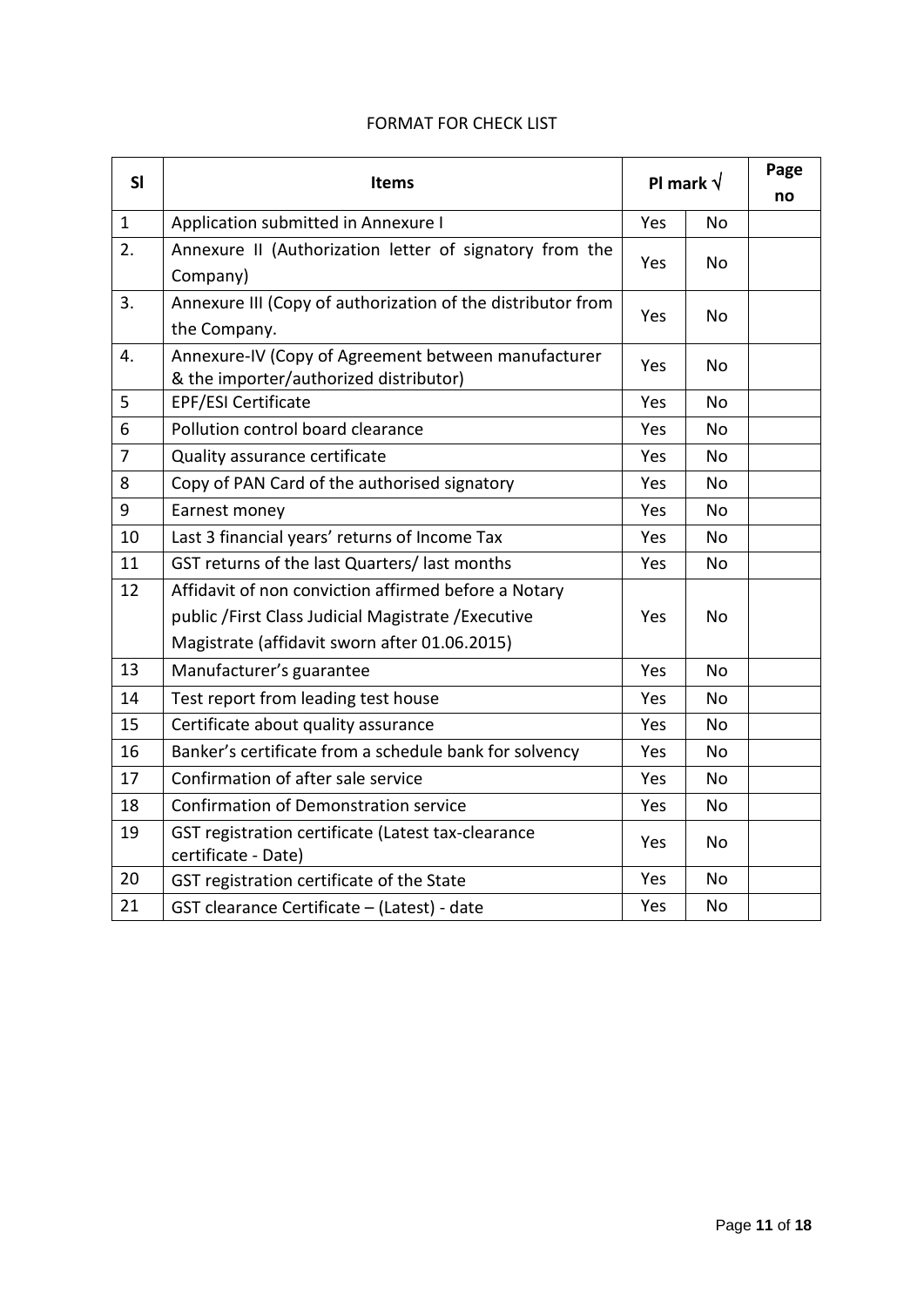#### Annexure I APPLICATION FORMAT

(To be furnished in the Company's official letter pad with full address and contact no etc)

To The Principal Calcutta National Medical College 32, GORACHAND ROAD, KOLKATA-700 014

*Sub:* NIT for Hospital Equipment/ Instruments for Calcutta National Medical College, Kolkata (CNMC) Re: CNMC Memo No …………………………………….. dated ……………………

Respected Sir,

Having examined the pre-qualification & other documents published in the N.I.T, I /we hereby submit all the necessary information and relevant documents for evaluation:

- 1. That the application is made by me /us on behalf of ……………………………………… In the capacity of……………………………………………..… duly authorized to submit the offer. The authorization letter from the Company is attached in Annexure II.
- 2. We accept the terms and conditions as laid down in the NIT mentioned above and declare that we shall abide by it for throughout the tender period.
- 3. We are offering rate for the following item /items and assured supply to the Calcutta National Medical College under Health & Family Welfare Department, Government of West Bengal as per Table-1 (Instruments Specification)
- 4. The copy of the authorization letter from the manufacturer is attached in annexure III
- 5*.* The *Copy* of Agreement between manufacturer & the importer /authorized distributor is attached in annexure IV
- 5. In the event of being selected, supply will be made within the stipulated period excepting the condition which is beyond our control.
- 6. We understand that:

(a) Tender Selection Committee/ Purchase committee of the CNMC/ H&FW Dept can amend the scope & value of the contract bid under this project.

(b) Tender Selection Committee/ Purchase committee of the CNMC/H&FW Dept reserves the right to reject any application without assigning any reason;

Date:

 Signature of applicant (Including title and capacity in which application is made) Contact no: Tele: Mobile: E Mail address: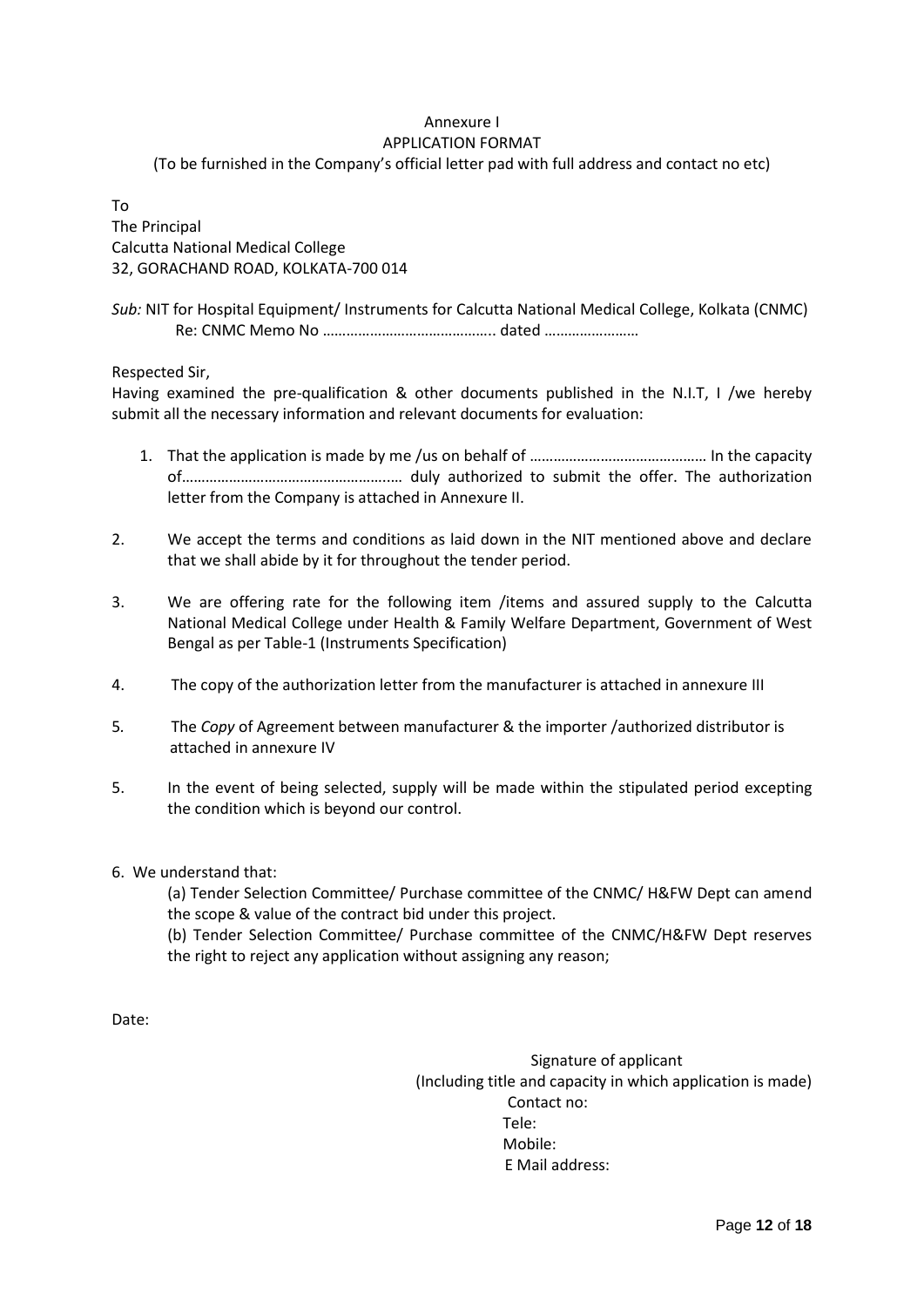### **Annexure II**

## Authorization letter from Company for authorized signatory who will upload the bid on behalf of the Company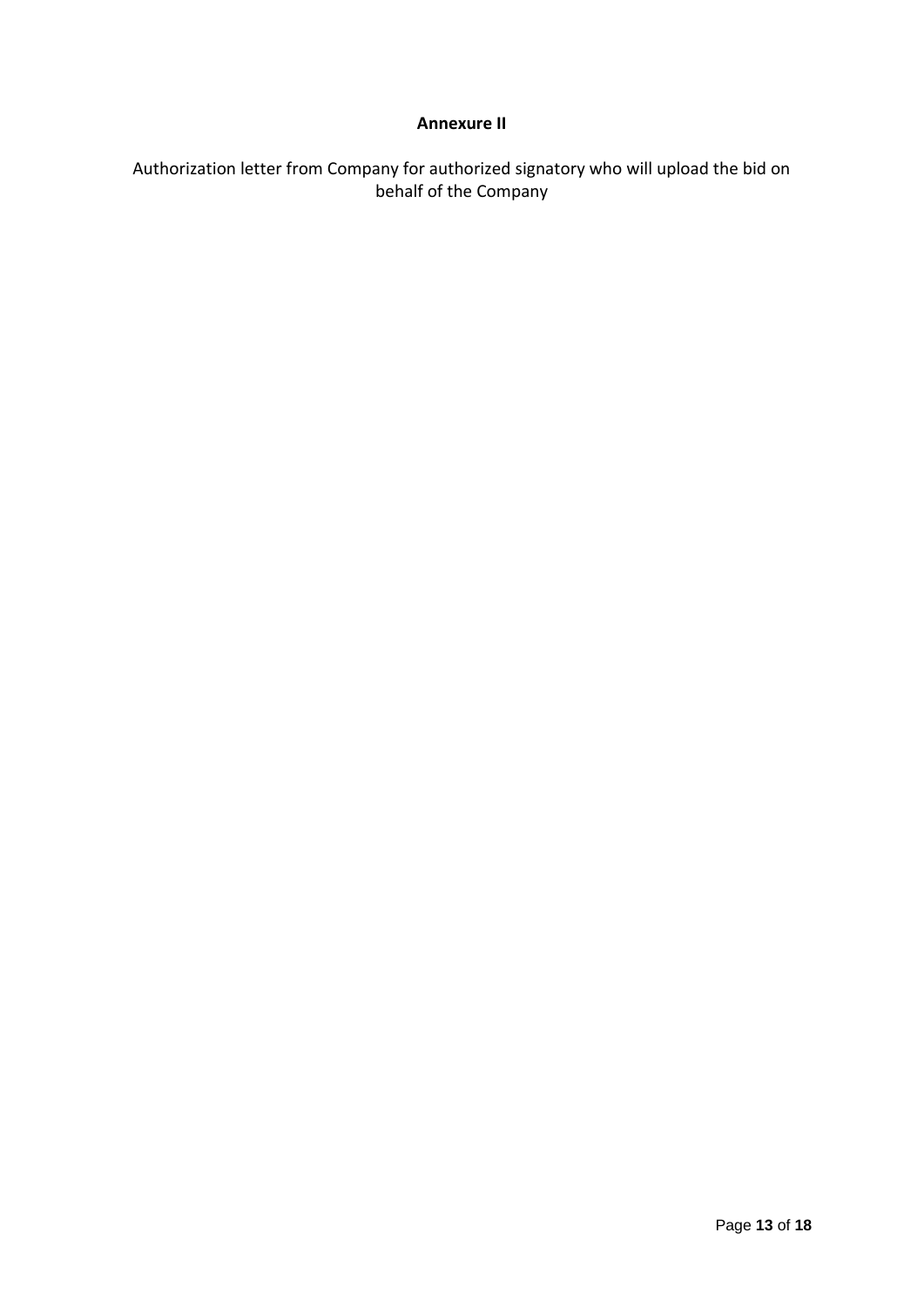#### **Annexure III**

Copy of authorization letter of the distributor/Importer from Manufacturer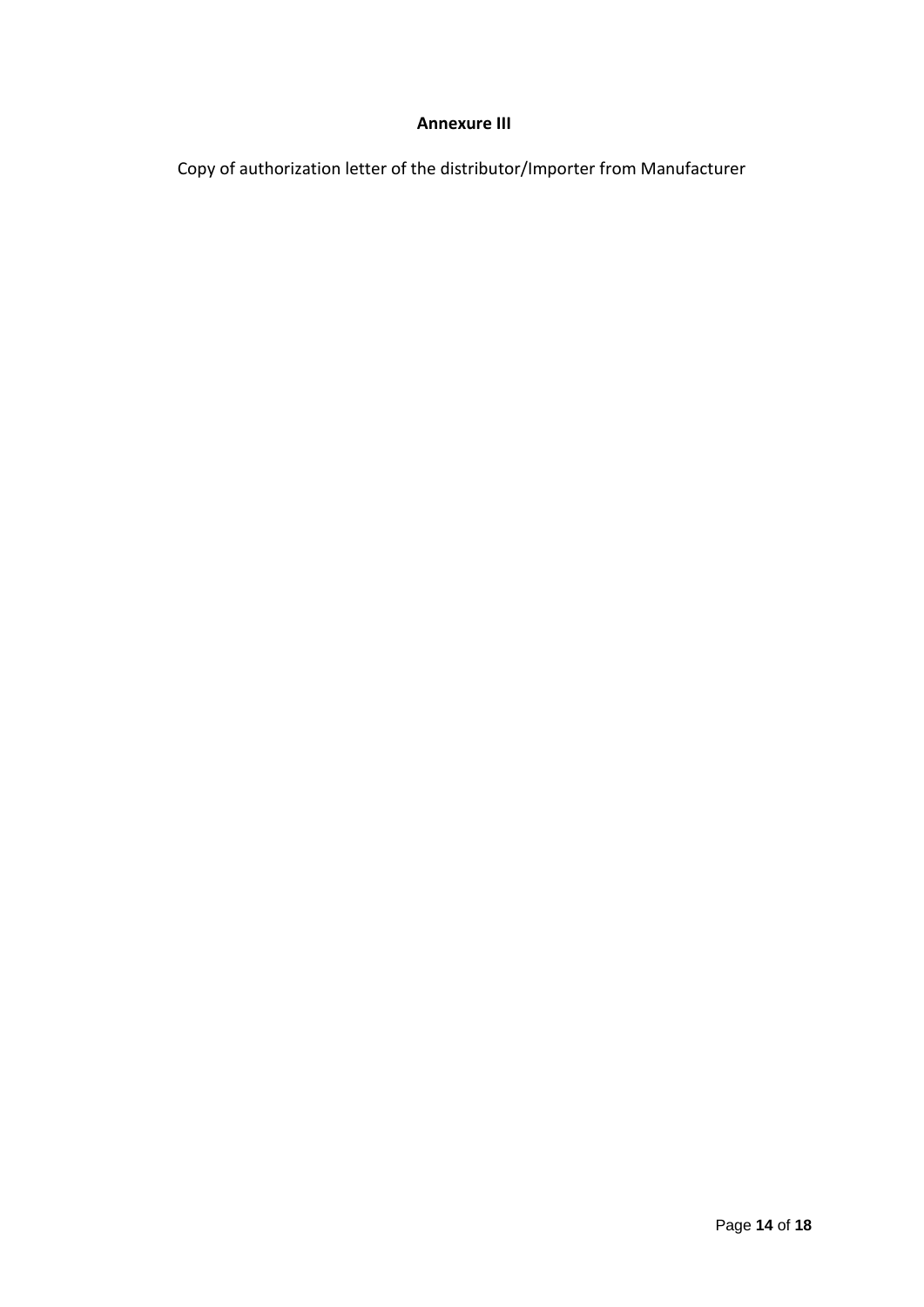### **Annexure-IV**

Copy of Agreement between manufacturer & the importer/authorized distributor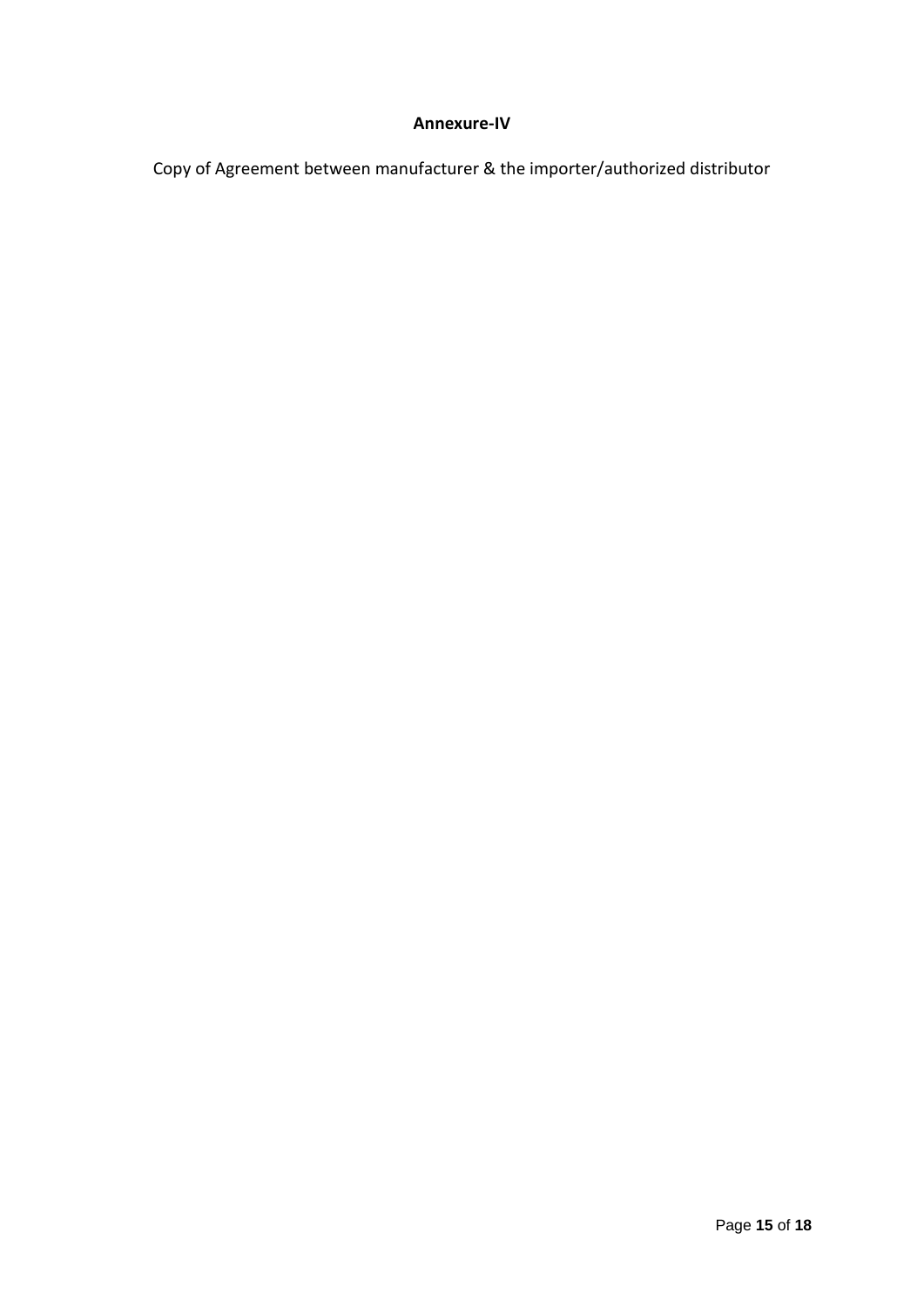# **List of Equipment / Instruments (Specifications)**

## **NAME OF THE ITEM:** LASER SYSTEM for the ENT AND HEAD & NECK SURGERY

| Sr.<br>No.   | Name of<br>the Item           | <b>Description of Item</b>                                                                                                                                            | <b>Technical</b><br>specification<br>quoted by<br>bidder | <b>Bidders</b><br>deviation<br>if any |
|--------------|-------------------------------|-----------------------------------------------------------------------------------------------------------------------------------------------------------------------|----------------------------------------------------------|---------------------------------------|
| 1            | <b>LASER</b><br><b>SYSTEM</b> | LASER SYSTEM SHOULD BE A CARBON DIOXIDE LASER WITH A<br>WAVELENGTH 10.60 MICRO METERS, INFRARED                                                                       |                                                          |                                       |
| $\mathbf{2}$ |                               | LASER MACHINE SHOULD HAVE POWER OUTPUT 1-40 WATTS.                                                                                                                    |                                                          |                                       |
| 3            |                               | IT SHOULD HAVE 5Mw RED DIODE AIMING BEAM, 635NM,<br><b>ADJUSTABLE INTENSITY</b>                                                                                       |                                                          |                                       |
| 4            |                               | THE BEAM DELIVERY SHOULD BE THROUGH (BOTH 1 & 2)                                                                                                                      |                                                          |                                       |
|              |                               | a) A 7-JOINT, FIXED MIRROR, SPRING BALANCED ARM, THE REACH<br>OF THE ARM SHOULD BE AT LEAST 120 CM WITH 360 DEG<br>ROTATION.                                          |                                                          |                                       |
|              |                               | b) A LIGHT WEIGHT CARBON DIOXIDE GLASS HOLLOW FIBER. CO2<br>FIBER SHOULD BE 2 METER LONG, 1.04MM OUTSIDE DIAMETER,<br>STERILE, SINGLE / MULTIPLE USE, 2.0 METER LONG. |                                                          |                                       |
| 5            |                               | IT SHOULD BE EQUIPPED WITH ONE TOUCH TAB/SWITCH TO<br>CHOOSE EITHER WAVE GUIDE OR ARTICULATED ARM MODALITY<br>WITHOUT CHANGING ANY PART.                              |                                                          |                                       |
| 6            |                               | SPOT SIZE: 295MM AT FIBER OUTPUT. UP TO 40 WATT                                                                                                                       |                                                          |                                       |
| 7            |                               | IT SHOULD BE MICROPROCESSOR BASED.                                                                                                                                    |                                                          |                                       |
| 8            |                               | IT SHOULD HAVE A SEALED CO2 LASER TUBE.                                                                                                                               |                                                          |                                       |
| 9            |                               | IT SHOULD HAVE CONTINUOUS, SINGLE PULSE AND REPEAT PULSE<br>TISSUE EXPOSURE MODES.                                                                                    |                                                          |                                       |
| 10           |                               | IT SHOULD HAVE CONTINUOUS POWER (CW) OF 01 - 40 WATTS                                                                                                                 |                                                          |                                       |
| 11           |                               | IT SHOULD HAVE A SUPER PULSE POWER OF 0.5 - 15 WATTS.                                                                                                                 |                                                          |                                       |
| 12           |                               | • IT SHOULD HAVE A TIMED EXPOSURE OF FOLLOWING<br><b>DURATIONS:</b>                                                                                                   |                                                          |                                       |
|              |                               | a) ON TIME (SINGLE PULSE) - 0.05 - 1.0 SEC. AT 1.0 TO 4.5 WATTS                                                                                                       |                                                          |                                       |
|              |                               | - 0.01- 1.0 SEC AT 5-40 WATTS                                                                                                                                         |                                                          |                                       |
|              |                               | b) ON TIME (REPEAT PULSE) - 0.05 - 1.0 SEC AT 1-4.5 WATTS                                                                                                             |                                                          |                                       |
|              |                               | - 0.01 – 1.0 SEC AT 5-40 WATTS                                                                                                                                        |                                                          |                                       |
| 13           |                               | IT SHOULD HAVE A REPEAT DELAY, OFF TIME, 0.01 TO 1.0 SEC.                                                                                                             |                                                          |                                       |
| 14           |                               | IT SHOULD HAVE AT LEAST 100 USER DEFINED MEMORY SETTINGS.                                                                                                             |                                                          |                                       |
| 15           |                               | IT SHOULD HAVE A 0.2MM FOCUSED HAND PIECE.<br>IT SHOULD HAVE AT LEAST TWO BACTERIAL FILTERS.                                                                          |                                                          |                                       |
| 16           |                               |                                                                                                                                                                       |                                                          |                                       |
| 17<br>18     |                               | IT SHOULD HAVE THREE LASER SAFETY GLASSES.<br>IT SHOULD HAVE A SELF CONTAINED CLOSED LOOP COOLING                                                                     |                                                          |                                       |
|              |                               | SYSTEM.                                                                                                                                                               |                                                          |                                       |
| 19           |                               | IT SHOULD HAVE A MULTI-COLOUR TOUCH SCREEN PANEL                                                                                                                      |                                                          |                                       |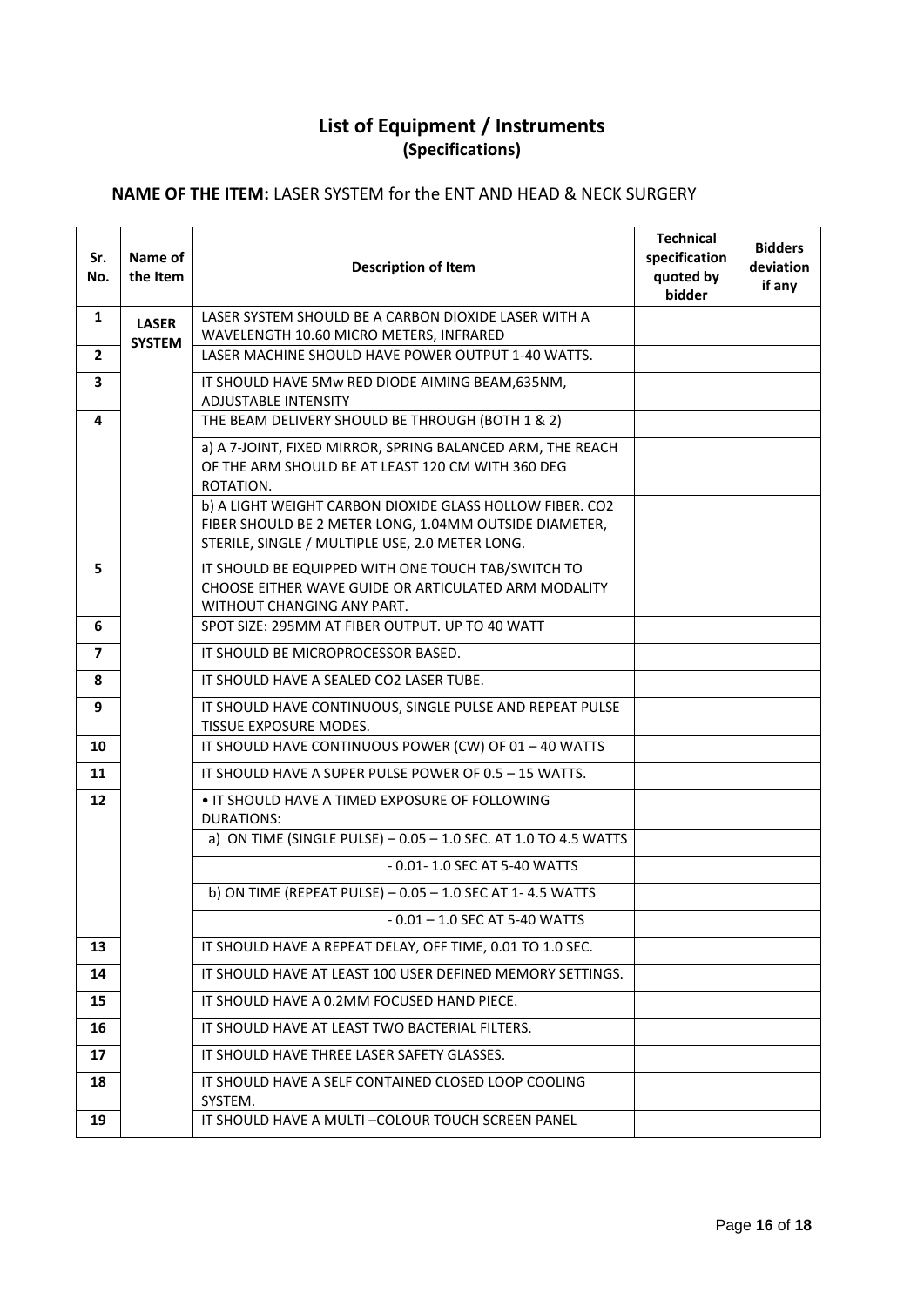| Sr.<br>No. | <b>Description of Item</b>                                                                                                                                                                                                                                             | <b>Technical</b><br>specification<br>quoted by<br>bidder | <b>Bidders</b><br>deviation<br>if any |
|------------|------------------------------------------------------------------------------------------------------------------------------------------------------------------------------------------------------------------------------------------------------------------------|----------------------------------------------------------|---------------------------------------|
| 20         | IT SHOULD BE EQUIPPED WITH INTEGRATED ANIMATED                                                                                                                                                                                                                         |                                                          |                                       |
|            | ACCESSORIES VIDEOS DEMONSTRATING HOW TO SET UP IT                                                                                                                                                                                                                      |                                                          |                                       |
|            | BEFORE STARTING APPLICATION/SURGERY.                                                                                                                                                                                                                                   |                                                          |                                       |
| 21         | IT SHOULD HAVE A USER FRIENDLY GRAPHIC DISPLAY TO PROVIDE                                                                                                                                                                                                              |                                                          |                                       |
|            | STEP BY STEP OPERATING INSTRUCTIONS.                                                                                                                                                                                                                                   |                                                          |                                       |
| 22         | IT SHOULD BE COMPATIBLE WITH 230V, 3A, 50HZ POWER SUPPLY                                                                                                                                                                                                               |                                                          |                                       |
|            | B) MICROMANUPLATOR WITH FOLLOWING REQUIREMENTS FOR<br>MICROLARYNGEAL LASER SURGERY:                                                                                                                                                                                    |                                                          |                                       |
|            | a) IT SHOULD HAVE AN OPTICAL DESIGN TO ASSURE PERFECT CO-<br>INCIDENCE OF THE DIODE AND CO2 BEAMS EVEN AT HIGHEST<br>MICROSURGICAL MAGNIFICATIONS.                                                                                                                     |                                                          |                                       |
|            | b) IT SHOULD BE EASILY ADJUSTABLE AND SHOULD HAVE VARIABLE<br>WORKING DISTANCE FROM 200MM TO 400MM.                                                                                                                                                                    |                                                          |                                       |
|            | c) IT SHOULD HAVE CONTINUOUSLY VARIABLE DEFOCUS WITH A<br>USER ADJUSTABLE DEFOCUS LIMITER.                                                                                                                                                                             |                                                          |                                       |
|            | d) ITS JOYSTICK HANDLE SHOULD BE TENSION ADJUSTABLE AND<br>AUTOCLAVABLE.                                                                                                                                                                                               |                                                          |                                       |
|            | e) IT SHOULD BE USER SELECTABLE FOR LEFT OR RIGHT HAND<br>CONTROLS.                                                                                                                                                                                                    |                                                          |                                       |
|            | f) IT SHOULD BE LIGHTWEIGHT, TO MAINTAIN BALANCE OF THE<br><b>SURGICAL MICROSCOPE</b>                                                                                                                                                                                  |                                                          |                                       |
|            | g) IT SHOULD HAVE A MINIMUM SPOT SIZE OF 160 MICRONS.                                                                                                                                                                                                                  |                                                          |                                       |
|            | h) IT SHOULD HAVE A FOCUS RANGE OF 0.16 MM - 0.27 MM.                                                                                                                                                                                                                  |                                                          |                                       |
|            | i) IT SHOULD HAVE MAXIMUM DEFOCUS RANGE OF 2.8 MM-4.6 MN                                                                                                                                                                                                               |                                                          |                                       |
|            | j) IT SHOULD HAVE A POWER TRANSMISSION OF GREATER THAN<br>70%, WITH UNLIMITED POWER INPUT.                                                                                                                                                                             |                                                          |                                       |
|            | k) IT SHOULD HAVE A ROBOTIC LASER MICROSURGERY SYSTEM<br>WITH FOLLOWING REQUIREMENTS:                                                                                                                                                                                  |                                                          |                                       |
|            | I) IT SHOULD HAVE BEAM SCAN SHAPE: LINEAR & CURVED<br>INCISIONS: 0.3MM TO 5.0 MM IN LENGTH (USER DEFINED), 0.7<br>MM TO 3 MM FOR PAPILLOMATOSIS.                                                                                                                       |                                                          |                                       |
|            | m) IT SHOULD HAVE A PENETRATION DEPTH OF 0.2 MM TO 2MM.<br>(USER DEFINED)                                                                                                                                                                                              |                                                          |                                       |
|            | C) IT SHOULD HAVE ORAL, PHARYNGEAL, OTOLOGY AND NASAL<br>HANDPIECE SET FOR ORAL, PHARYNGEAL AND NASAL<br>APPLICATIONS WHICH SHOULD INCLUDE                                                                                                                             |                                                          |                                       |
|            | a) 230MM HANDPIECE UNIT (CVD OPTICAL UNIT, PORTS<br>HOLDER, M CONICAL MAIN EXTENDER, CONTAMINATION<br>COLLECTOR),                                                                                                                                                      |                                                          |                                       |
|            | b) EXTRA CONICAL MAUN EXTENDER, BACKSTOP EXTENDER - 3<br>NOS, TIP EXTENDER - 3 NOS, STRAIGHT TIP, KAMAMI NASAL TIP -<br>3 NOS, KAMAMI TONSIL TIP - 3 NOS, 90 DEGREE ANGLED MIRROR<br>TIP EXTENDER, CLEANING BRUSH, TYGON TUBE(8MM ID,1.5M<br>LONF) W/ REDUCER FITTING. |                                                          |                                       |